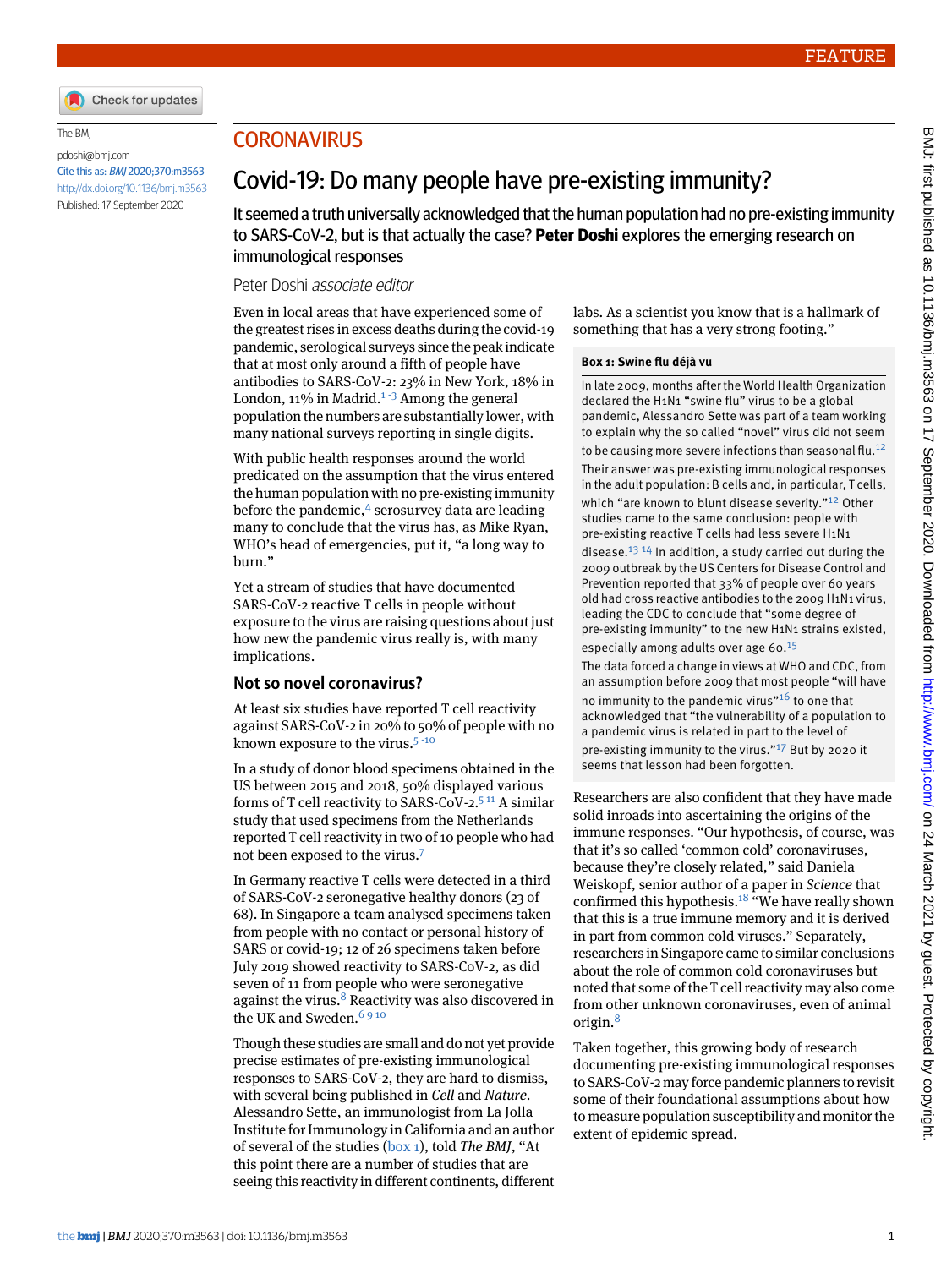# **Population immunity: underestimated?**

Seroprevalence surveys measuring antibodies have been the preferred method for gauging the proportion of people in a given population who have been infected by SARS-CoV-2 (and have some degree of immunity to it), with estimates of herd immunity thresholds providing a sense of where we are in this pandemic. Whether we overcome it through naturally derived immunity or vaccination, the sense is that it won't be over until we reach a level of herd immunity.

The fact that only a minority of people, even in the hardest hit areas, display antibodies against SARS-CoV-2 has led most planners to assume the pandemic is far from over. In New York City, where just over a fifth of people surveyed had antibodies, the health department concluded that "as this remains below herd immunity thresholds, monitoring, testing, and contact tracing remain essential public health strategies."<sup>[19](#page-3-4)</sup> "Whatever that number is, we're nowhere near close to it," said WHO's Ryan in late July, referring to the herd immunity threshold ([box 2](#page-1-0)).

### <span id="page-1-0"></span>**Box 2: Calculating the herd immunity threshold**

In theory, outbreaks of contagious disease follow a certain trajectory. In a population that lacks immunity new infections grow rapidly. At some point an inflection in this growth should occur, and the incidence will begin to fall.

The 1970s gave rise to a theory that defined this inflection point as the herd immunity threshold (HIT) and offered a straightforward formula for estimating its size: HIT=1−1/R0 (where R0 is the disease's basic reproduction number, or the average number of secondary cases generated by an infectious individual among susceptible people). This simple calculation has guided—and continues to guide—many vaccination

campaigns, often used to define target levels of vaccination.[20](#page-3-5)

The formula rests on two assumptions: that, in a given population, immunity is distributed evenly and members mix at random. While vaccines may be deliverable in a near random fashion, from the earliest days questions were raised about the random mixing assumption. Apart from certain small closed populations such as "orphanages, boarding schools, or companies of military recruits," Fox and colleagues wrote in 1971, $^{21}$  $^{21}$  $^{21}$  truly random mixing is the exception, not the rule. "We could hardly assume even a small town to be a single homogeneously mixing unit. Each individual is normally in close contact with only a small number of individuals, perhaps of the order of 10-50."

Nearly 50 years later, Gabriela Gomes, an infectious disease modeller at the University of Strathclyde, is reviving concerns that the theory's basic assumptions do not hold. Not only do people not mix randomly, infections (and subsequent immunity) do not happen randomly either, her team says. "More susceptible and more connected individuals have a higher propensity to be infected and thus are likely to become immune earlier. Due to this selective immunization by natural infection, heterogeneous populations require less infections to cross their herd immunity threshold," they wrote. $22$  While most experts have taken the Ro for SARS-CoV-2 (generally estimated to be between 2 and 3) and concluded that at least 50% of people need to be immune before herd immunity is reached, Gomes and colleagues calculate the threshold at 10% to 20%.[22](#page-3-7) [23](#page-3-8)

Ulrich Keil, professor emeritus of epidemiology from the University of Münster in Germany, says the notion of randomly distributed immunity is a "very naive assumption" that ignores the large disparities in health in populations and "also ignores completely that social conditions might be more important than the virus itself." He added, "Tuberculosis here is the best example. We all know that the immune system is very much dependent on the living conditions of a person, and this depends very much on education and social conditions."

Another group led by Sunetra Gupta at the University of Oxford has arrived at similar conclusions of lower herd immunity thresholds by considering the issue of pre-existing immunity in the population. When a population has people with pre-existing immunity, as the T cell studies may be

indicating is the case, the herd immunity threshold based on an Ro of 2.5 can be reduced from 60% of a population getting infected right down to 10%, depending on the quantity and distribution of pre-existing immunity among people, Gupta's group calculated. $24$ 

But memory T cells are known for their ability to affect the clinical severity and susceptibility to future infection, $25$  and the T cell studies documenting pre-existing reactivity to SARS-CoV-2 in 20-50% of people suggest that antibodies are not the full story.

"Maybe we were a little naive to take measurements such as serology testing to look at how many people were infected with the virus," the Karolinska Institute immunologist Marcus Buggert told *The BMJ*. "Maybe there is more immunity out there."

The research offers a powerful reminder that very little in immunology is cut and dried. Physiological responses may have fewer sharp distinctions than in the popular imagination: exposure does not necessarily lead to infection, infection does not necessarily lead to disease, and disease does not necessarily produce detectable antibodies. And within the body, the roles of various immune system components are complex and interconnected. B cells produce antibodies, but B cells are regulated by T cells, and while T cells and antibodies both respond to viruses in the body, T cells do so on infected cells, whereas antibodies help prevent cells from being infected.

# **An unexpected twist of the curve**

Buggert's home country has been at the forefront of the herd immunity debate, with Sweden's light touch strategy against the virus resulting in much scrutiny and scepticism.<sup>[26](#page-3-11)</sup> The epidemic in Sweden does seem to be declining, Buggert said in August. "We have much fewer cases right now. We have around 50 people hospitalised with covid-19 in a city of two million people." At the peak of the epidemic there were thousands of cases. Something must have happened, said Buggert, particularly considering that social distancing was "always poorly followed, and it's only become worse."

Understanding this "something" is a core question for Sunetra Gupta, an Oxford University epidemiologist who developed a way to calculate herd immunity thresholds that incorporates a variable for pre-existing innate resistance and cross protection.<sup>[24](#page-3-9)</sup> Her group argues that herd immunity thresholds "may be greatly reduced if a fraction of the population is unable to transmit the virus."

"The conventional wisdom is that lockdown occurred as the epidemic curve was rising," Gupta explained. "So once you remove lockdown that curve should continue to rise." But that is not happening in places like New York, London, and Stockholm. The question is why.

"If it were the case that in London the disease hadn't disseminated too widely, and only 15% have experienced the virus [as serology tests indicate] . . . under those circumstances, if you lift lockdown, you should see an immediate and commensurate increase in cases, as we have observed in many other settings," Gupta told *The BMJ*, "But that hasn't happened. That is just a fact. The question is why."

Possible answers are many, she says. One is that social distancing is in place, and people are keeping the spread down. Another possibility is that a lot of people are immune because of T cell responses or something else. "Whatever it is," Gupta added, "if there is a significant fraction of the population that is not permissive to the infection, then that all makes sense, given how infectious SARS-CoV-2 is."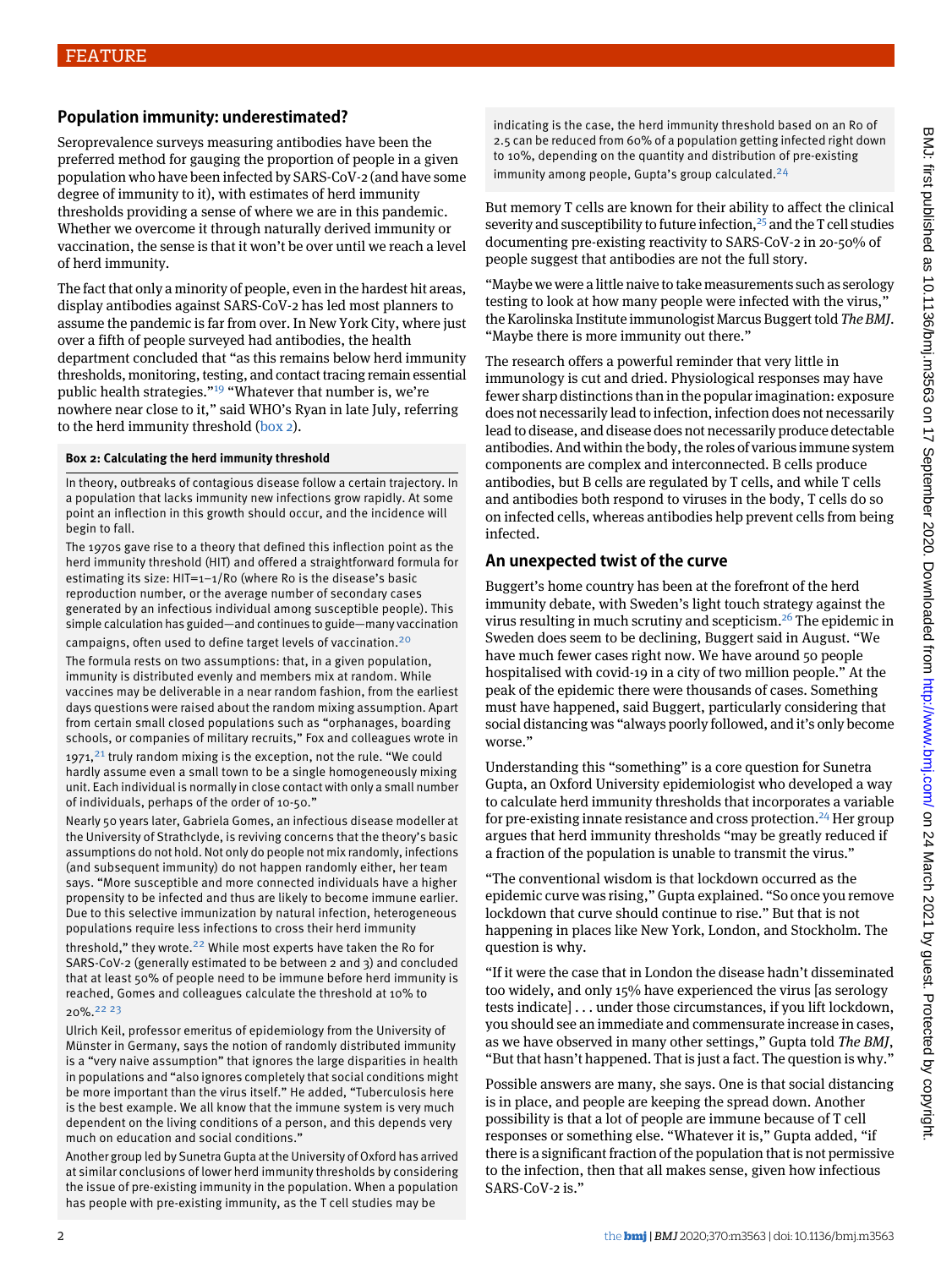Buggert's study in Sweden seems to support this position. Investigating close family members of patients with confirmed covid-19, he found T cell responses in those who were seronegative or asymptomatic.[10](#page-2-6) While around 60% of family members produced antibodies, 90% had T cell responses. (Other studies have reported similar results.<sup>[27](#page-3-12)</sup>) "So many people got infected and didn't create antibodies," concludes Buggert.

# **Deeper discussion**

T cell studies have received scant media attention, in contrast to research on antibodies, which seem to dominate the news (probably, says Buggert, because antibodies are easier, faster, and cheaper to study than T cells). Two recent studies reported that naturally acquired antibodies to SARS-CoV-2 begin to wane after just 2-3 months, fuelling speculation in the lay press about repeat infections.<sup>[28](#page-3-13) [-](#page-3-14)[30](#page-3-15)</sup>

But T cell studies allow for a substantially different, more optimistic, interpretation. In the Singapore study, for example, SARS-CoV-1 reactive T cells were found in SARS patients 17 years after infection. "Our findings also raise the possibility that long lasting T cells generated after infection with related viruses may be able to protect against, or modify the pathology caused by, infection with SARS-CoV-2,"<sup>[8](#page-2-9)</sup> the investigators wrote.

T cell studies may also help shed light on other mysteries of covid-19, such as why children have been surprisingly spared the brunt of the pandemic, why it affects people differently, and the high rate of asymptomatic infections in children and young adults.

The immunologists I spoke to agreed that T cells could be a key factor that explains why places like New York, London, and Stockholm seem to have experienced a wave of infections and no subsequent resurgence. This would be because protective levels of immunity, not measurable through serology alone but instead the result of a combination of pre-existing and newly formed immune responses, could now exist in the population, preventing an epidemic rise in new infections.

But they were all quick to note that this is speculation. Formally, the clinical implications of the pre-existing T cell reactivity remain an open question. "People say you don't have proof, and they're right," says Buggert, adding that the historical blood donor specimens in his study were all anonymised, precluding longitudinal follow-up.

There is the notion that perhaps T cell responses are detrimental and predispose to more severe disease. "I don't see that as a likely possibility," Sette said, while emphasising that we still need to acknowledge the possibility. "It's also possible that this absolutely makes no difference. The cross reactivity is too small or weak to affect the virus. The other outcome is that this does make a difference, that it makes you respond better."

Weiskopf added, "Right now, I think everything is a possibility; we just don't know. The reason we're optimistic is we have seen with other viruses where [the T cell response] actually helps you." One example is swine flu, where research has shown that people with pre-existing reactive T cells had clinically milder disease (box  $1$ ).<sup>[12](#page-2-11)-[14](#page-2-13)</sup>

Weiskopf and Sette maintain that compelling evidence could come through a properly designed prospective study that follows a cohort of people who were enrolled before exposure to SARS-CoV-2, comparing the clinical course of those with and without pre-existing T cell responses.

Understanding the protective value of pre-existing SARS-CoV-2 T cell reactivity "is identical to the situation on vaccines," said Antonio Bertoletti, professor of infectious disease at Duke-NUS Medical School in Singapore. "Through vaccination we aim to stimulate antibodies and T cell production, and we hope that such induction of immunity will protect … but we need a phase III clinical study to really demonstrate the effect."

German investigators came to the same conclusion, arguing that their T cell findings represented a "decisive rationale to initiate worldwide prospective studies" mapping pre-existing reactivity to clinical outcomes.<sup>[31](#page-3-16)</sup> Other groups have called for the same thing.<sup>[6](#page-2-5)</sup>

"At the start of the pandemic, a key mantra was that we needed the game changer of antibody data to understand who had been infected and how many were protected," two immunologists from Imperial College London wrote in a mid-July commentary in *Science Immunology*. "As we have learned more about this challenging infection, it is time to admit that we really need the T cell data too."<sup>[32](#page-3-17)</sup>

Theoretically, the placebo arm of a covid-19 vaccine trial could provide a straightforward way to carry out such a study, by comparing the clinical outcomes of people with versus those without pre-existing T cell reactivity to SARS-CoV-2. A review by *The BMJ* of all primary and secondary outcome measures being studied in the two large ongoing, placebo controlled phase III trials, however, suggests that no such analysis is being done.  $33\frac{34}{3}$  $33\frac{34}{3}$ 

Could pre-existing immunity be more protective than future vaccines? Without studying the question, we won't know.

<span id="page-2-0"></span>Competing interests: I am a colleague of Ulrich Keil, quoted in this article. A generic statement of competing interests may be found at <https://www.bmj.com/about-bmj/editorial-staff/peter-doshi>

<span id="page-2-1"></span>Provenance and peer review: Commissioned; externally peer reviewed.

<span id="page-2-2"></span>I thank Juan-Andres Leon and Angela Spelsberg for comments on a draft of this article.

- 1 Rosenberg ES, Tesoriero JM, Rosenthal EM, etal. Cumulative incidence and diagnosis of SARS-CoV-2 infection in New York. Ann Epidemiol 2020;48:23-9.e4. .pmid: 32648546
- <span id="page-2-3"></span>2 Public Health England. Sero-surveillance of COVID-19. 2020. [https://www.gov.uk/government/pub](https://www.gov.uk/government/publications/national-covid-19-surveillance-reports/sero-surveillance-of-covid-19)[lications/national-covid-19-surveillance-reports/sero-surveillance-of-covid-19](https://www.gov.uk/government/publications/national-covid-19-surveillance-reports/sero-surveillance-of-covid-19)
- <span id="page-2-4"></span>3 Pollán M, Pérez-Gómez B, Pastor-Barriuso R, etalENE-COVID Study Group. Prevalence of SARS-CoV-2 in Spain (ENE-COVID): a nationwide, population-based seroepidemiological study. Lancet 2020;396:535-44. .pmid: 32645347
- <span id="page-2-8"></span><span id="page-2-5"></span>4 CDC. Coronavirus disease 2019 (COVID-19). 2020 [https://www.cdc.gov/coronavirus/2019](https://www.cdc.gov/coronavirus/2019-ncov/hcp/planning-scenarios.html) [ncov/hcp/planning-scenarios.html](https://www.cdc.gov/coronavirus/2019-ncov/hcp/planning-scenarios.html)
- <span id="page-2-9"></span>5 Grifoni A, Weiskopf D, Ramirez SI, etal. Targets of T cell responses to SARS-CoV-2 coronavirus in humans with COVID-19 disease and unexposed individuals. Cell 2020;181:1489-1501.e15. .pmid: 32473127
- <span id="page-2-10"></span>6 Ng K, Faulkner N, Cornish G, Rosa A, Earl C, Wrobel A, et al. Pre-existing and de novo humoral immunity to SARS-CoV-2 in humans [preprint]. BioRxiv. 2020. doi: 10.1101/2020.05.14.095414.
- 7 Weiskopf D, Schmitz KS, Raadsen MP, Grifoni A, Okba NMA, Endeman H, et al. Phenotype of SARS-CoV-2-specific T-cells in COVID-19 patients with acute respiratory distress syndrome [preprint]. MedRxiv 2020. doi: 10.1101/2020.04.11.20062349.
- <span id="page-2-6"></span>8 Le Bert N, Tan AT, Kunasegaran K, etal. SARS-CoV-2-specific T cell immunity in cases of COVID-19 and SARS, and uninfected controls. Nature 2020;584:457-62. . doi: 10.1038/s41586-020-2550-z pmid: 32668444
- <span id="page-2-11"></span><span id="page-2-7"></span>9 Meckiff BJ, Ramírez-Suástegui C, Fajardo V, etal. Single-cell transcriptomic analysis of SARS-CoV-2 reactive CD4<sup>+</sup> T cells. bioRxiv 2020:2020.06.12.148916. doi: 10.1101/2020.06.12.148916. pmid: 32587963
- <span id="page-2-12"></span>10 Sekine T, Perez-Potti A, Rivera-Ballesteros O, et al. Robust T cell immunity in convalescent individuals with asymptomatic or mild COVID-19 [preprint]. 2020 [https://www.biorxiv.org/con](https://www.biorxiv.org/content/10.1101/2020.06.29.174888v1)[tent/10.1101/2020.06.29.174888v1](https://www.biorxiv.org/content/10.1101/2020.06.29.174888v1)[.abstract.](http://.abstract)
- <span id="page-2-13"></span>11 Sette A, Crotty S. Pre-existing immunity to SARS-CoV-2: the knowns and unknowns. Nat Rev Immunol 2020;20:457-8. . doi: 10.1038/s41577-020-0389-z pmid: 32636479
- 12 Greenbaum JA, Kotturi MF, Kim Y, etal. Pre-existing immunity against swine-origin H1N1 influenza viruses in the general human population. Proc Natl Acad Sci U S A 2009;106:20365-70. doi: 10.1073/pnas.0911580106 pmid: 19918065
- 13 Sridhar S, Begom S, Bermingham A, etal. Cellular immune correlates of protection against symptomatic pandemic influenza. Nat Med 2013;19:1305-12. . doi: 10.1038/nm.3350 pmid: 24056771
- 14 Wilkinson TM, Li CKF, Chui CSC, etal. Preexisting influenza-specific CD4+ T cells correlate with disease protection against influenza challenge in humans. Nat Med 2012;18:274-80. . doi: 10.1038/nm.2612 pmid: 22286307